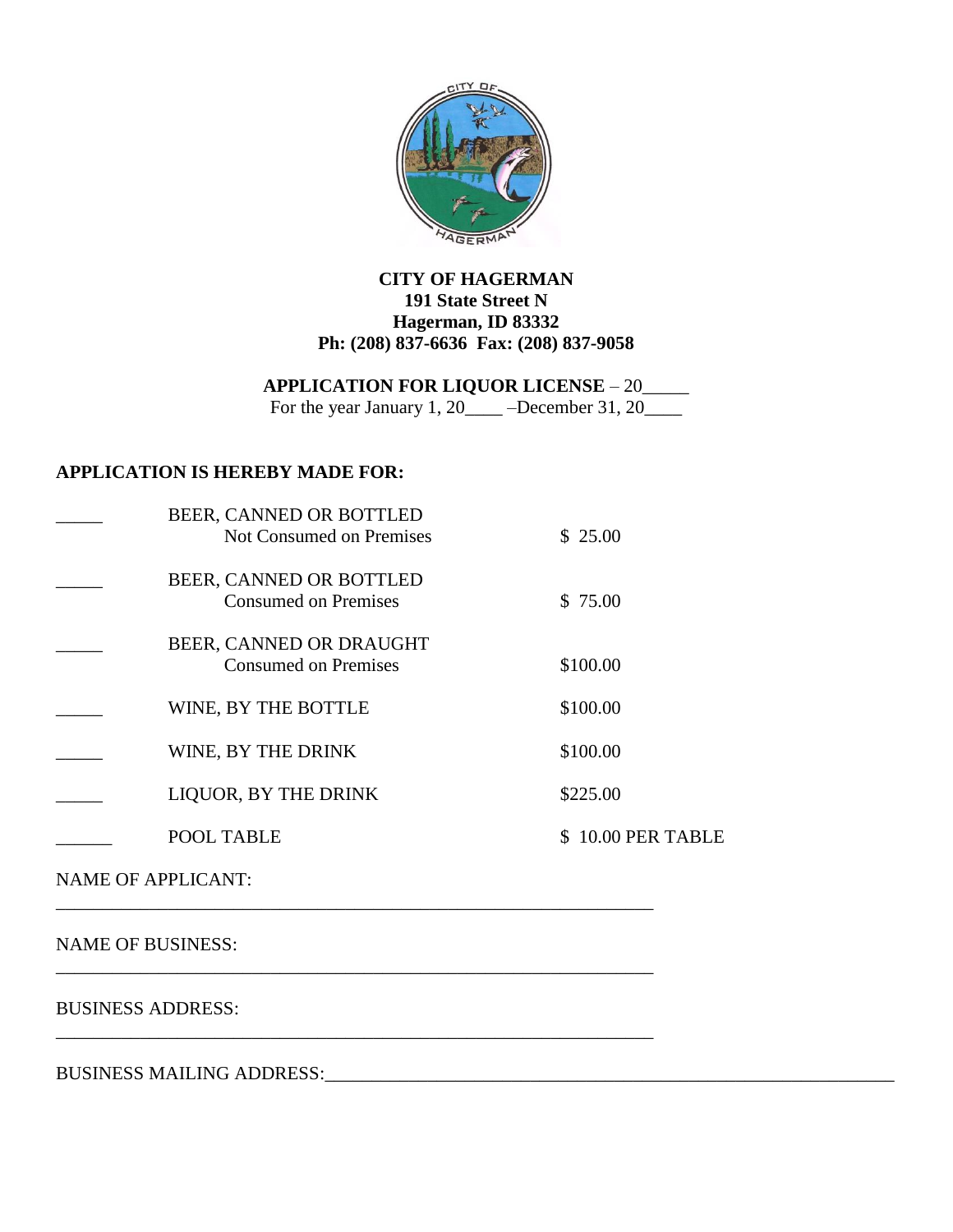# IF APPLICATION IS A PARTNERSHIP OR CORPORATION, LIST NAMES AND ADDRESSES OF ALL PARTNERS OR OFFICERS:

\_\_\_\_\_\_\_\_\_\_\_\_\_\_\_\_\_\_\_\_\_\_\_\_\_\_\_\_\_\_\_\_\_\_\_\_\_\_\_\_\_\_\_\_\_\_\_\_\_\_\_\_\_\_\_\_\_\_\_\_\_\_\_\_\_\_\_\_\_\_\_\_

\_\_\_\_\_\_\_\_\_\_\_\_\_\_\_\_\_\_\_\_\_\_\_\_\_\_\_\_\_\_\_\_\_\_\_\_\_\_\_\_\_\_\_\_\_\_\_\_\_\_\_\_\_\_\_\_\_\_\_\_\_\_\_\_\_\_\_\_\_\_\_\_

APPLICATION ATTESTS THAT HE/SHE IS OF GOOD MORAL CHARACTER, OVER THE AGE OF 21 YEARS, HAS NEVER BEEN CONVICTED OF ANY FELONY OR OF ANY CRIME INVOLVING MORAL TURPITUDE AND AGREES TO ABIDE BY AND COMPLY WITH THE TERMS AND CONDITIONS THEREOF, THE LAWS OF THE UNITED STATES AND THE LAWS OF THE STATE OF IDAHO AND THE ORDINANCES OF THE CITY OF HAGERMAN.

| FEE INCLUDED \$                                                  |                         |                                                                   |  |
|------------------------------------------------------------------|-------------------------|-------------------------------------------------------------------|--|
|                                                                  |                         |                                                                   |  |
|                                                                  |                         |                                                                   |  |
|                                                                  |                         |                                                                   |  |
|                                                                  |                         |                                                                   |  |
| <b>OFFICE USE ONLY</b>                                           |                         |                                                                   |  |
|                                                                  | DATE OF APPROVAL PROVAL |                                                                   |  |
| BEER LICENSE #                                                   |                         | $\text{FEE} \text{ $$\text{2}$}\text{ \textcolor{red}{\bullet}$}$ |  |
|                                                                  |                         | FEE \$                                                            |  |
| LIQUOR LICENSE #                                                 |                         | $\text{FEE}$ \$                                                   |  |
| $\text{POOL TABLE}$ # $\_\_\_\_\_\_\_\_\_\_\_\_\_\_\_\_\_\_\_\_$ |                         |                                                                   |  |
|                                                                  |                         |                                                                   |  |

DATE LICENSE ISSUED\_\_\_\_\_\_\_\_\_\_\_\_\_\_\_\_\_\_\_\_\_\_\_\_\_